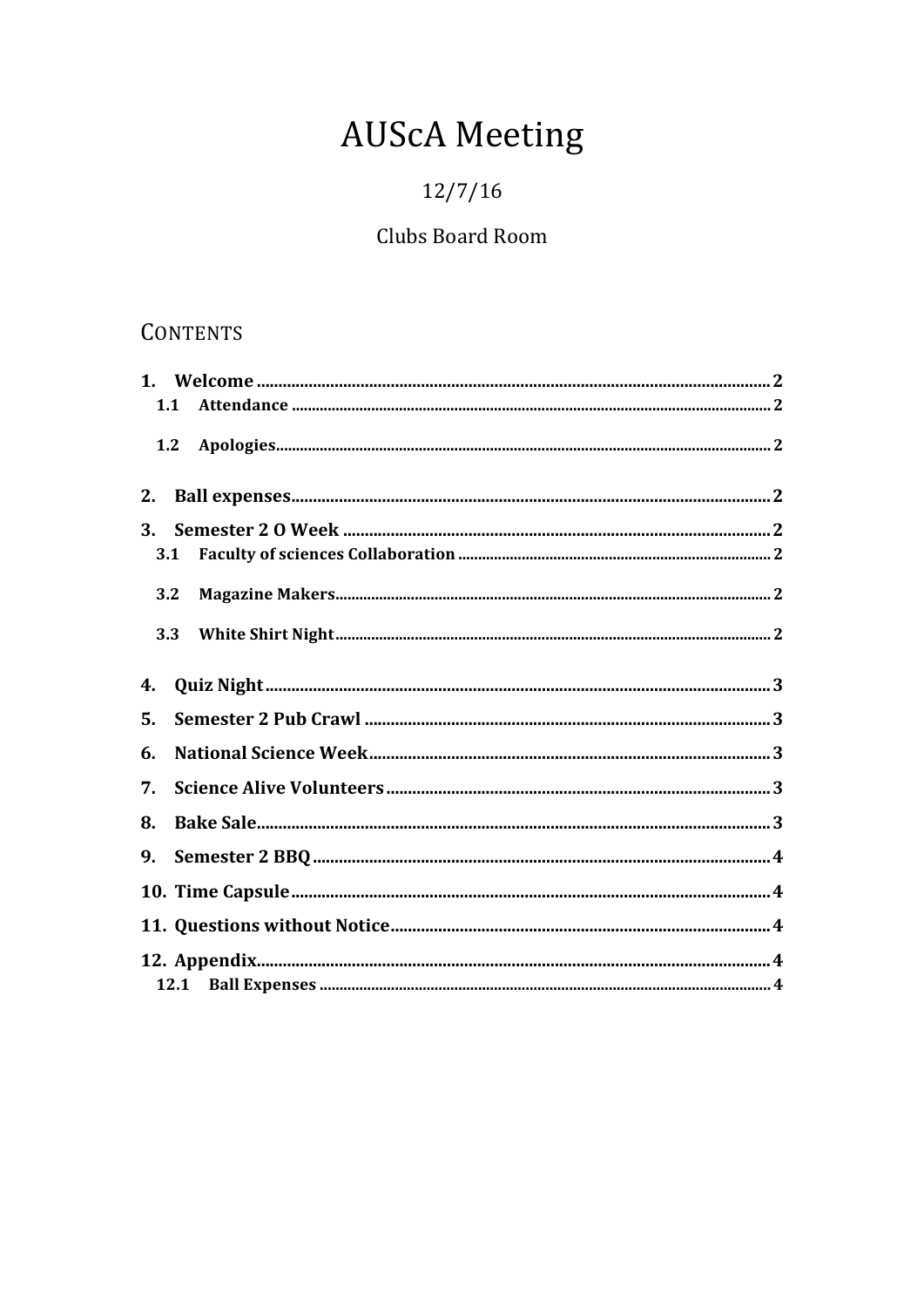#### 1. WELCOME

#### 1.1 ATTENDANCE

Urwah Nawaz, Catisha Coburn, Lauren Fuge, Taylor Thomson-Caruso, Karl Asmussen, Brittany Howell, Nibir Chowdury, Ben Geytenbeek.

#### 1.2 APOLOGIES

Emi Schutz, Kimberly McLean, Joshua Chey, Khalia Primer, Kirsten Smith

#### 2. BALL EXPENSES

Kim has constructed a table of ball expenses, given in the Appendix (12.1). Note that this does not include the \$2000 deposit for Ayers House paid earlier in the year. It is expected that we will recuperate these costs during this semester.

## 3 SEMESTER 2 O WEEK

#### 3.1 FACULTY OF SCIENCES COLLABORATION

The Faculty of Sciences is holding career workshop on the  $22<sup>nd</sup>$  of July specifically for peer mentors and welcomes any interested committee members. An email was sent out with further information. 

They also require two students from Ausca to talk to incoming students on the 19th July. Urwah and Jason have volunteered to do this.

#### 3.2 MAGAZINE MAKERS

The magazine sub committee submitted their plans to Amy; and these were approved. They were asked to have an emphasise on services for students and to highlight that the Faculty of Science should be student's first port of call for assistance. The magazine will also be published on the Faculty of Science website.

The subcommittee have been asked to formulate a quote and create a draft layout for proposal.

#### 3.3 WHITE SHIRT NIGHT

Will be held in "Re-O-Week", the first week of Semester 2, on the 25<sup>th</sup> July (Thursday evening).

A subcommittee has been formed, currently consisting of Urwah, Catisha and Ben, but other committee members will be notified on the Facebook page and those interested can also join.

The venue needs to be organised, as well as cheap white t-shirts and fabric markers.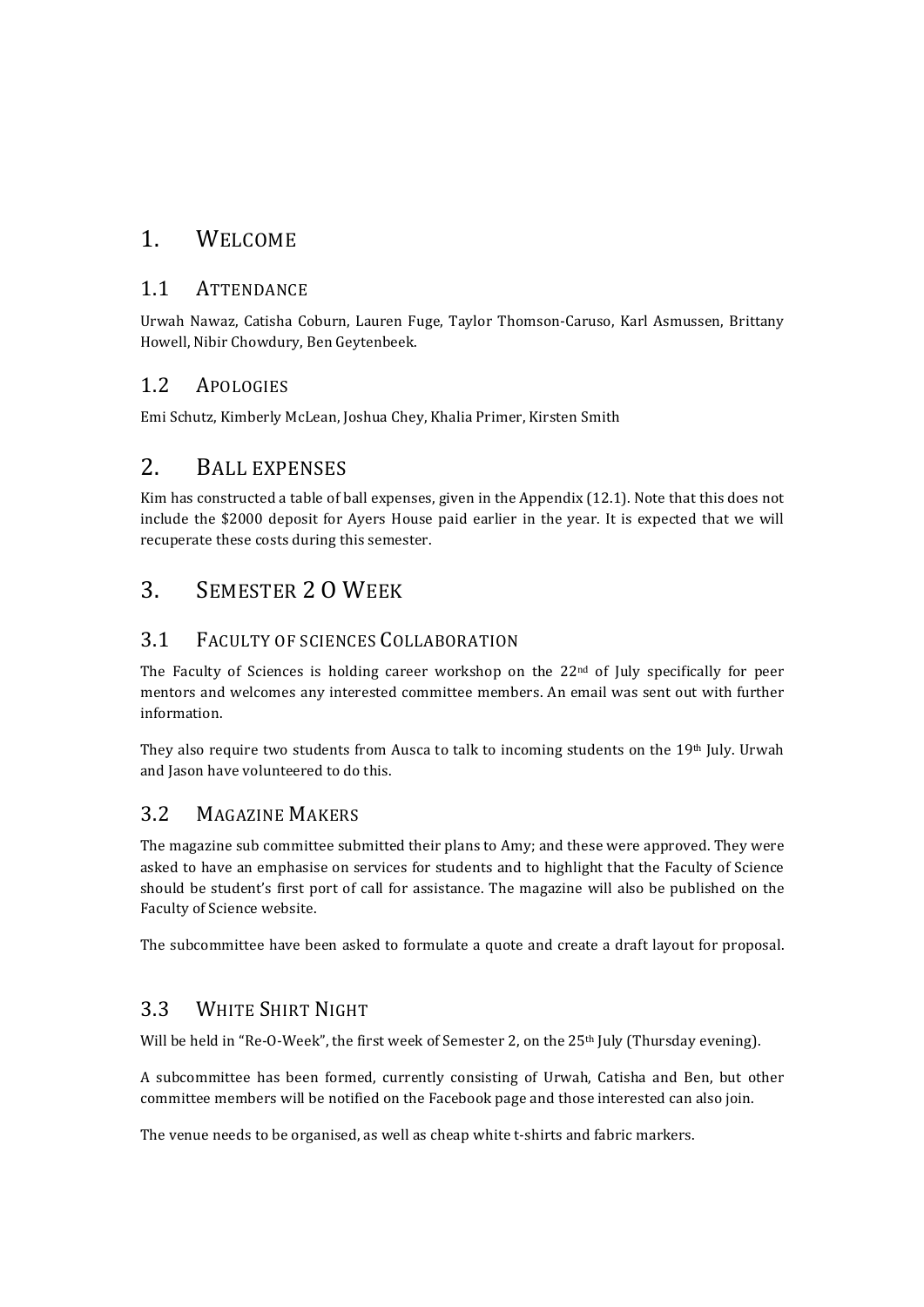## 4. QUIZ NIGHT

The Quiz Night will be held at Rumours Café on Thursday 18th August at 6:00pm, and the committee will start setting up at 5:00pm. The Quiz Night will need to be managed by at least 4 people, but preferably 5 or 6.

Cost for the venue and drinks will total \$652. Entry fee will be \$10 per person or \$90 per table. Participants will register on the website and pay on the night.

We will provide pizza and sell cans of drink (spare from BBQs) for \$2. Participants will be encouraged to bring their own non-alcoholic drinks and snacks.

#### 5. SEMESTER 2 PUB CRAWL

The colour of the t-shirt has been decided on orange. The theme will either be "retrovirus" or "formaldehyde/casualdehyde" based on the committee's choice of the best t-shirt design. The venues will remain the same as last semester, except we will not attend the Austral and will end at Black Bull on Hindley St.

T-shirts will be obtained from either the Adelaide University merchandise suppliers or suppliers on Port Rd, based on the complexity of the chosen design. We will pre-order a number of shirts, based on data from previous pub-crawls, and sell the t-shirts once they have been delivered.

## 6. NATIONAL SCIENCE WEEK

Friday, Saturday and Sunday: Science Alive

Monday and Tuesday: Write science facts around the university with chalk and post up flyers with science facts.

Wednesday: Cake decorating session for Bake Sale

Thursday::Bake Sale

Friday: Tie-die lab coats event

#### 7. SCIENCE ALIVE VOLUNTEERS

Science Alive is held on the  $5<sup>th</sup>$  to  $7<sup>th</sup>$  of August, the week before National Science Week. We are seeking volunteers to help out at the event. Ausca will receive \$50 on Friday and \$60 on Saturday and Sunday for each volunteer that works at Science Alive. E-mails regarding this have been sent out to association members.

#### 8. BAKE SALE

Some suggestions for the bake sale:

- Have committee members donate plain vanilla cupcakes and will decorate them together on Wednesday.
- Gingerbread scientists
- Shortbread lab mice

We will also ask for assistance from the Faculty of Science.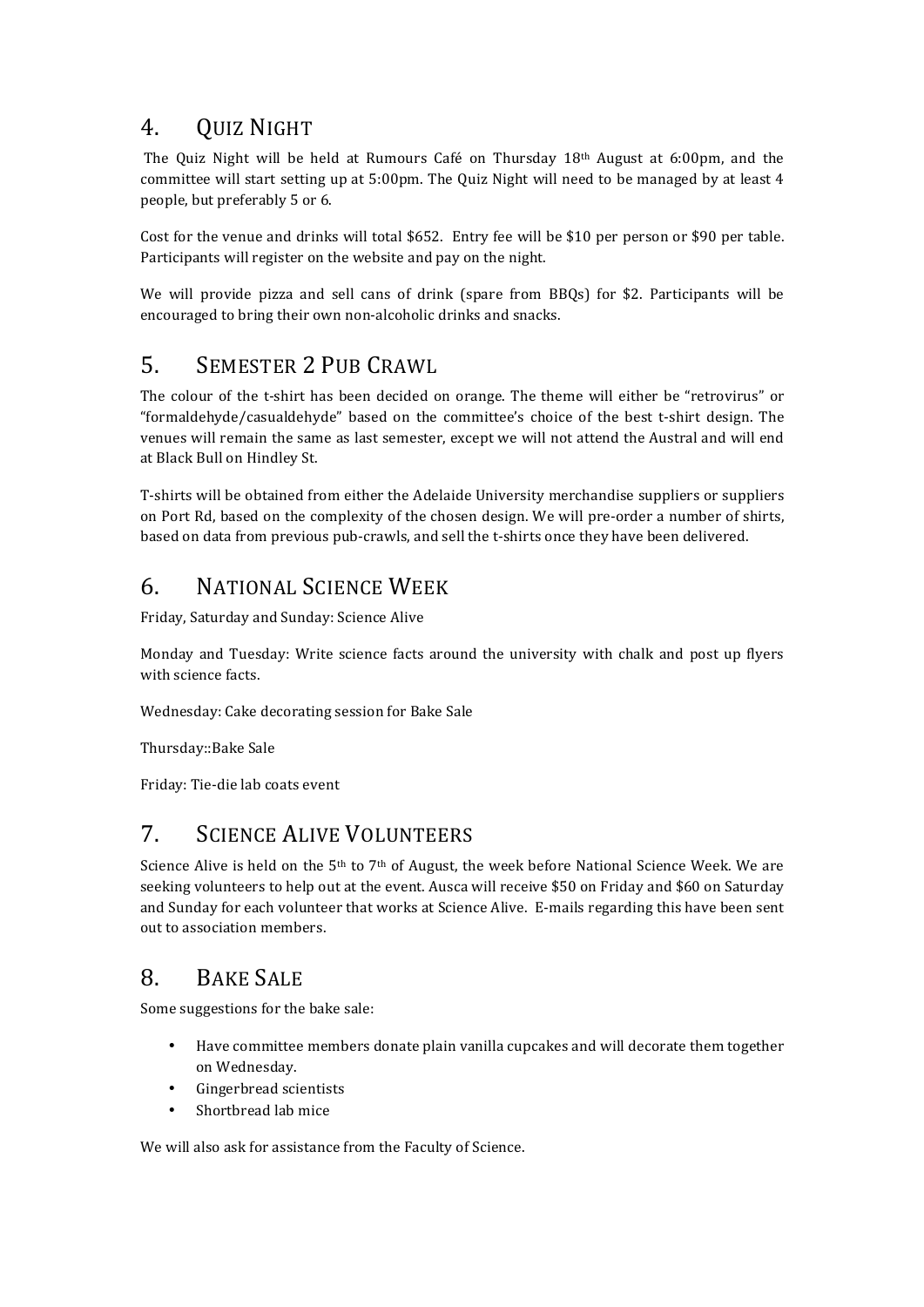## 9. SEMESTER 2 BBQ

The semester 2 BBQ will be held in week 9 (the first week after the mid-semester break). This will be organised closer to the date. Brittany will book the Maths Lawn.

#### 10. TIME CAPSULE

The container for the time capsule will be a barrel. Velta as our patron will keep the time capsule. Suggestions for items to include:

- Science Ball Guestbook
- Photos
- SPACED banner
- Banners from past O-Camps (1990's)

#### 11. QUESTIONS WITHOUT NOTICE

Brittany is part of a biosciences association that would like to expose undergrads to non-research careers. They have organised an event with some speakers, and would like to promote this through Ausca. This was approved.

Adelaide University Open Day

Open Day is on the  $14<sup>th</sup>$  August. The university requires two volunteers for a tour of the Bragg's laboratory. The tour will run for 20 minutes, and volunteers will get a free lunch.

End of Year Event

For the end of the year event after exams, one idea is to have a picnic in the Botanic Gardens. We would need to book the gardens, and could organise games, music and food. This will possibly be run with AUGS and AUMS.

Meeting closed: 3:14pm

## 12. APPENDIX

12.1 BALL EXPENSES

# **Ball Expenses**

| <b>Opening Balance Prior to Ball:</b> |           |         | \$4,110.14  |
|---------------------------------------|-----------|---------|-------------|
| Venue Payment :                       |           |         | \$13,600.00 |
| <b>Stripe Usage:</b>                  |           |         | \$177.46    |
| <b>Stripe Deposits:</b>               |           | $\ddag$ | \$13,659.97 |
| Velta's Roses:                        |           |         | \$55.00     |
| Paper for Awards:                     |           |         | \$58.70     |
| DIY Ball Album:                       |           |         | \$39.95     |
| Misc. Expenses                        |           |         |             |
|                                       | FB        |         |             |
|                                       | Boosting: |         |             |